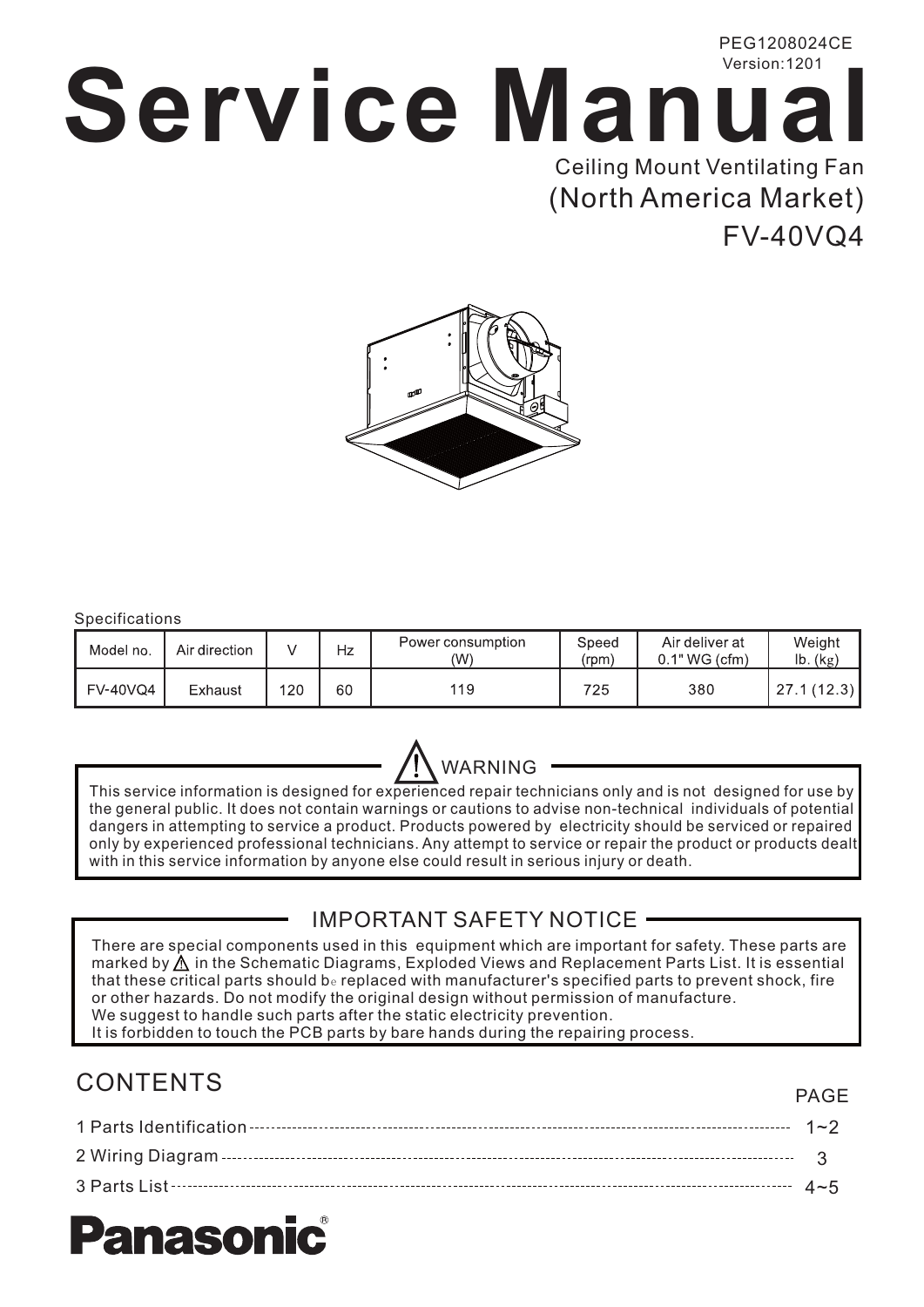## Main Body Section

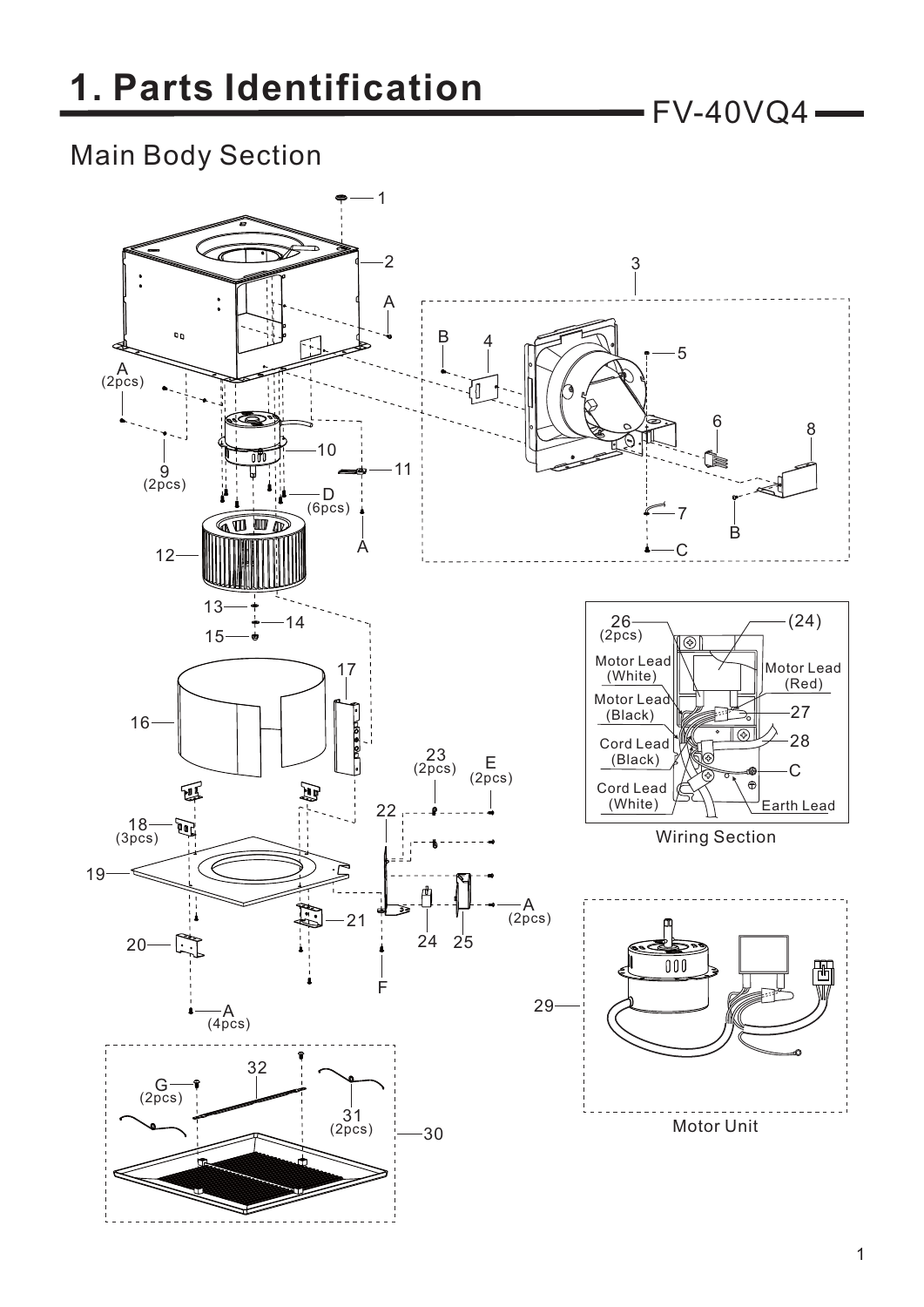## Main Label Section



Main Packing Section



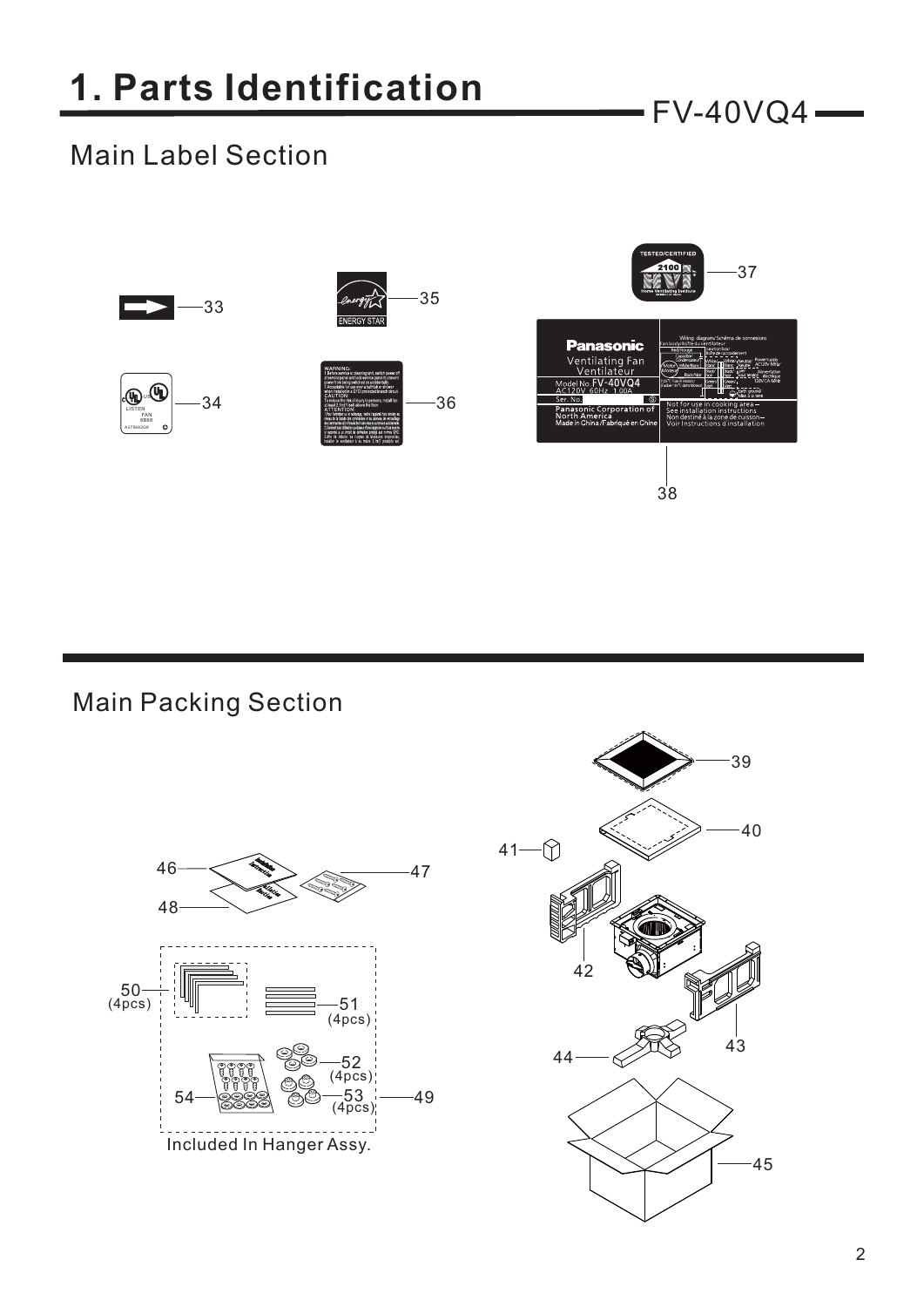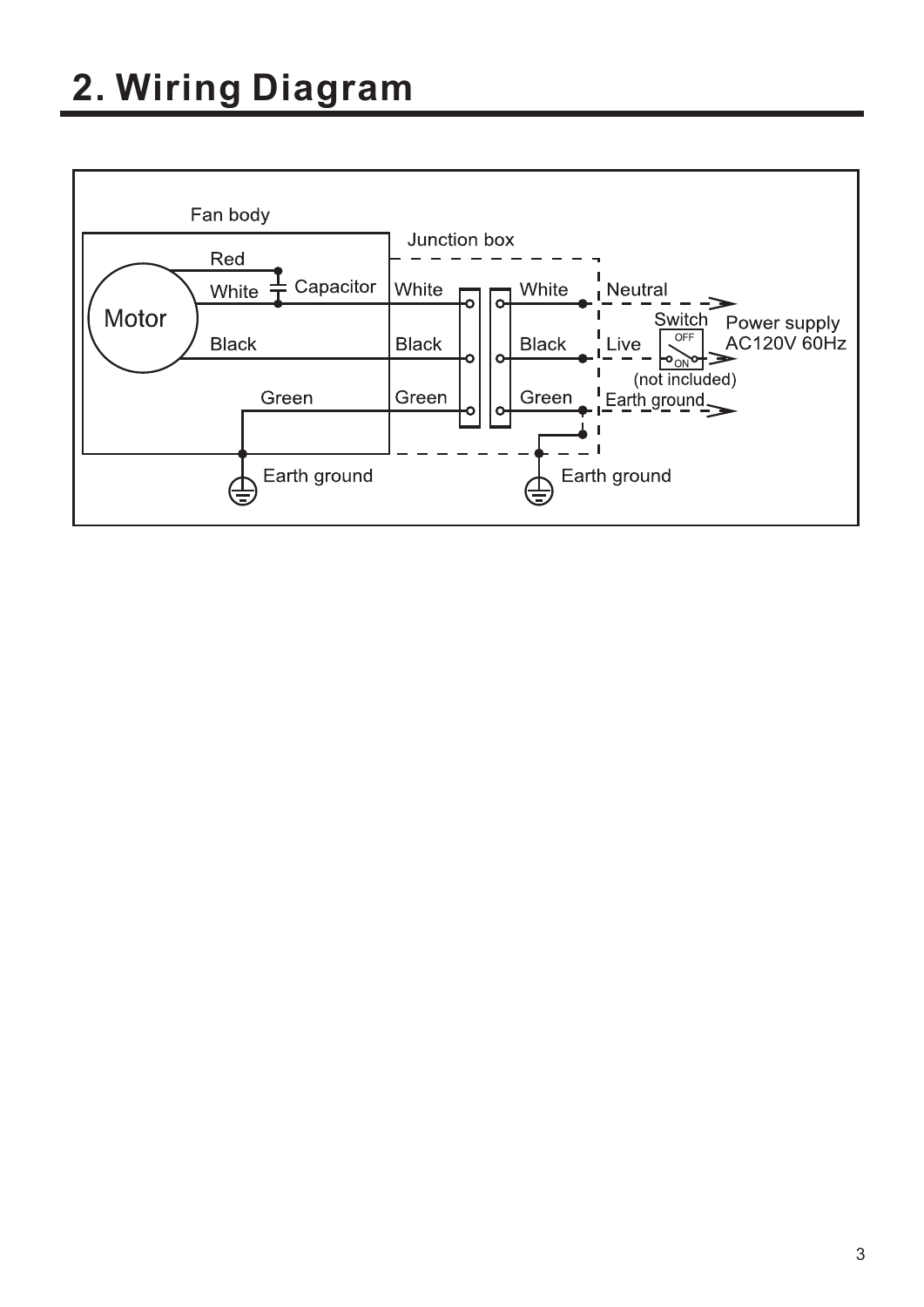#### **Mechanical & Metal Section**

| No.            | Part No.                   | <b>Part Name</b>                    | $Q'$ ty        | <b>Remark</b>                               |
|----------------|----------------------------|-------------------------------------|----------------|---------------------------------------------|
| 1              | FFV0720007S Cord Bushing   |                                     | 1              |                                             |
| $\overline{2}$ |                            | FFV1600032S Frame Assembly          | 1              |                                             |
| 3              |                            | FFV0000011S Adapter Assembly        | 1              |                                             |
| 4              |                            | FFV0900008S Connector Plate         | 1              |                                             |
| 5              | FFV7020015S                | <b>Hexagon Nut</b>                  | 1              |                                             |
| 6              |                            | FFV0900002S Connector Assembly      | 1              | <u>/j\</u>                                  |
| $\overline{7}$ | FFV3402103S Lead Wire      |                                     | 1              |                                             |
| 8              |                            | FFV2800006S Junction Cover          | 1              |                                             |
| 9              |                            | FFV7010027S Toothed Lock Washer     | $\overline{2}$ | Use For Fixing Adapter Assembly             |
| 10             |                            | FFV3700110S Motor Assembly          | 1              | $\sqrt{N}$                                  |
| 11             |                            | FFV3450001S Lead Wire Protect Plate | 1              |                                             |
| 12             |                            | FFV0400054S Blade Assembly          | 1              |                                             |
| 13             | FFV7010043S Washer         |                                     | 1              | Use For Fixing Blade                        |
| 14             |                            | FFV7010010S Spring Washer           | 1              | <b>Use For Fixing Blade</b>                 |
| 15             |                            | FFV7020006S Domed Cap Nut           | 1              | For Fixing Blade                            |
| 16             | FFV0790013S                | Casing                              | 1              |                                             |
| 17             | <b>FFV0940007S Cut Off</b> |                                     | 1              |                                             |
| 18             | FFV5710003S                | <b>Orifice Set Plate</b>            | 3              |                                             |
| 19             | FFV4300067S                | Orifice                             | 1              |                                             |
| 20             |                            | FFV5710001S Grille Set Plate 1      | 1              |                                             |
| 21             |                            | FFV5710002S Grille Set Plate 2      | 1              |                                             |
| 22             | FFV5710004S                | <b>Capacitor Set Plate</b>          | 1              |                                             |
| 23             | NCNK-4N                    | Cord Clip                           | $\overline{2}$ |                                             |
| 24             | FFV0750049S                | Capacitor                           | 1              | 200V, 13uF<br>Æ                             |
| 25             | FFV0760024S                | <b>Capacitor Box</b>                | 1              |                                             |
| 26             |                            | FFV2240001S Heat Shrink Tube        | $\overline{2}$ |                                             |
| 27             | FFV0900024S Connector      |                                     | 1              |                                             |
| 28             | FFV0730017S Cord           |                                     | 1              | 47                                          |
| 29             | FFV3700334S Motor Unit     |                                     | 1              | 个                                           |
| 30             |                            | FFV3400028S Grille Assembly         | 1              |                                             |
| 31             | FFV5560017S Spring         |                                     | $\overline{2}$ |                                             |
| 32             |                            | FFV5560050S Spring Stopper          | 1              |                                             |
| A              |                            | FFV7000074S Truss Tap Screw         | 10             |                                             |
| B              |                            | FFV7000091S Pan Tap Screw           | $\overline{2}$ | For Fixing Connector Plate & Junction Cover |
| C              |                            | FFV7000168S Earth Screw Assembly    | $\overline{2}$ | For Fixing Earth Lead Wire                  |
| D              |                            | FFV7000079S Pan Tap Screw           | 6              | For Fixing Motor Assembly                   |
| Ε              |                            | FFV7000018S Truss Tap Screw         | $\overline{2}$ | For Fixing Cord Clip                        |
| F              |                            | FFV7000080S Plus Truss Screw        | 1              | For Fixing Capacitor Set Plate to Orifice   |
| G              |                            | FFV7000140S   Pan Tap Screw         | $\overline{2}$ | For Fixing Spring Stopper to Grille         |